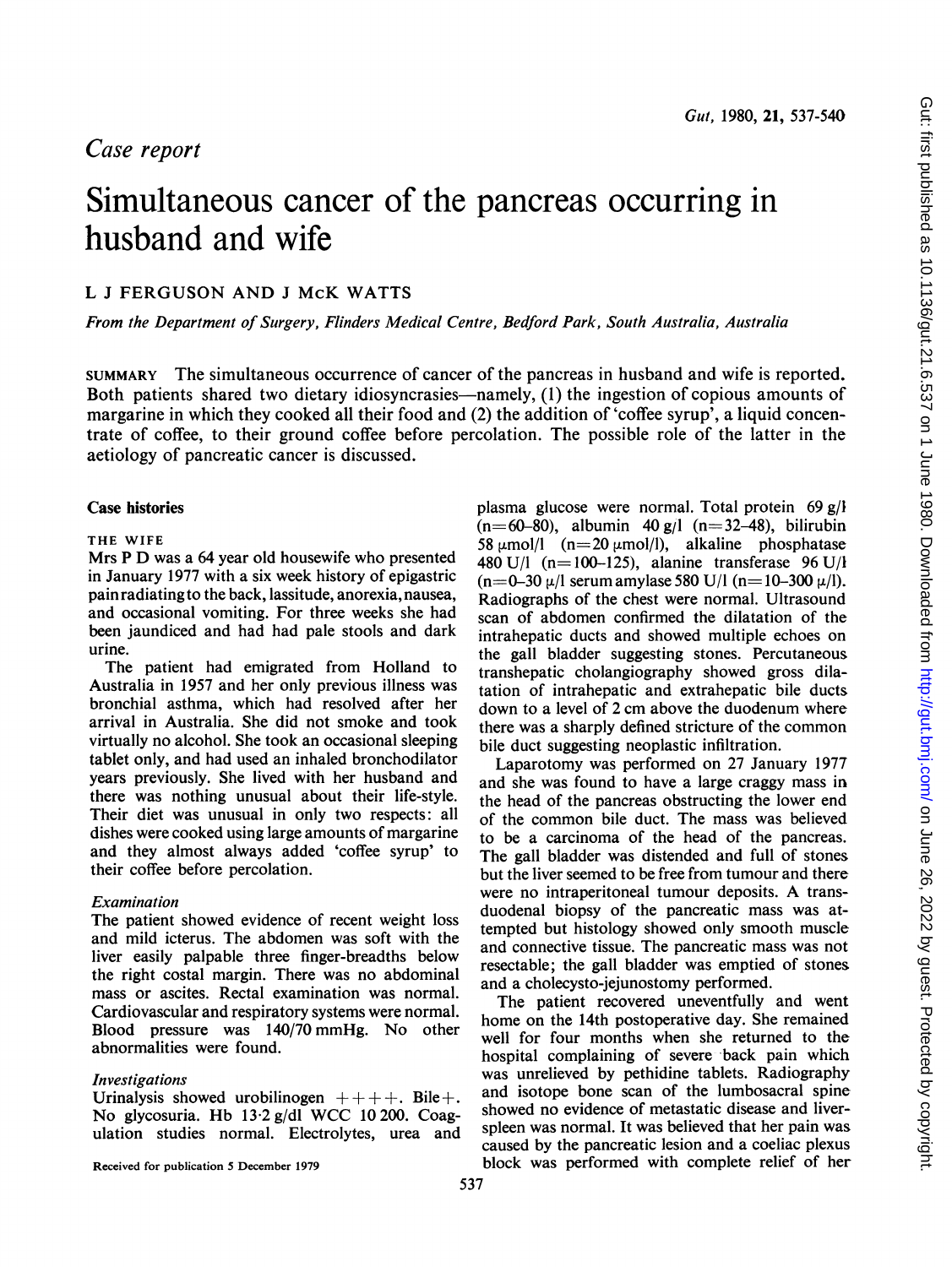pain. She remained well for four months when she returned with ascites, anaemia, and weight loss. Hb was  $7.2$  g/dl and blood film showed iron deficiency changes. Abdominal paracentesis yielded 4 litres of ascitic fluid and the patient was transfused with packed cells. Both these measures improved her well-being. It was during this admission that her husband died of carcinoma of the pancreas. She remained in reasonable health for only one month when she was admitted for repeat paracentesis and a further blood transfusion. Thereafter, her general condition gradually deteriorated and, over the next four months, she required a total of five paracenteses and three blood transfusions. In February 1978, 13 months after the onset of her symptoms, she died at home from bronchopneumonia. As she died at home and the family had lost both parents in the space of four months, permission for necropsy was not obtained.

#### THE HUSBAND

Mr J D was an immigrant Dutch carpenter who presented in July 1977 with a three week history of epigastric pain radiating through to the back with anorexia, nausea, and general lethargy. It was thought at first that his symptoms were psychological as the patient already knew that his wife had a non-resectable carcinoma of the pancreas. There was a vague history of dyspeptic symptoms 10 years earlier which had resolved with medical treatment, and a recent barium meal performed by his own practitioner was normal. There was no relevant past history.

Mr D smoked an occasional cigar but had never smoked cigarettes. He did not take drugs and drank an occasional glass of red wine. His life-style was unremarkable and he had no unusual hobbies. He had worked as a carpenter in Adelaide since emigrating to Australia from Holland in 1957. He had trained and worked as a carpenter in Holland. The only unusual dietary features were those he shared with his wife—namely, the ingestion of large amounts of cooking margarine, and the addition of a coffee additive to ground coffee before percolation. Mr D's father had died in his eighth decade, apparently with jaundice, and his mother had died in her 40s from tuberculosis. He had seven brothers all of whom were alive and well in Holland. There was no family history of diabetes or of any other significant illness.

#### Examination

The patient showed evidence of recent weight loss and slight pallor. There was epigastric tenderness and the liver edge was palpable two finger-breadths below the right costal margin. Cardiovascular and respiratory systems were normal.

# Ferguson and Watts

Investigation

Urinalysis was normal. Hb 12-9 g/dl, WCC 7900, platelets 279 000/ml, coagulation screen normal. Urea and electrolytes normal. Fasting plasma glucose 5.0 mmol/l ( $n=3.9-6.1$ ), total protein 71 g/l  $(n= 60-80)$ , albumin 44 g/l  $(n= 32-48)$ , bilirubin  $12 \mu \text{mol/l}$  (n=3-20), alkaline phosphatase 105 U/l  $(n= 100-125)$ , alanine transferase 5 U/l  $(n=0-30)$ , amylase 150 U/l  $(n= 10-300)$ . Endoscopy showed mild reflux oesophagitis but no abnormality of stomach or upper duodenum.

Radiograph of the chest and barium meal were normal. CT scan showed <sup>a</sup> large retroperitoneal mass in the region of the body of the pancreas and isotope scan of the liver showed multiple filling defects suggesting metastatic deposits. Attempted needle biopsy of the liver yielded only normal liver tissue. To determine the diagnosis, a laparotomy was performed on 20 September 1977 and the patient was found to have a large, fixed, hard, irregular mass affecting the body and tail of the pancreas. The head of the pancreas and, consequently, the lower end of the common bile duct were spared, but there were numerous large umbilicated hepatic metastases and widespread deposits of tumour throughout the visceral and parietal peritoneum. No definitive procedure was performed but biopsy of liver and of peritoneal deposit confirmed the macroscopic diagnosis of metastatic carcinoma arising from the pancreas.

Postoperatively, an alcoholic coeliac plexus block was performed with reasonable relief of his pain. Mr <sup>J</sup> D was allowed home and remained fairly well for a period of two months when he was readmitted with recurrent abdominal pain, ascites, and cachexia. Treatment was symptomatic and two weeks later he died from generalised carcinomatosis. Necropsy confirmed the diagnosis of adenocarcinoma of the body of the pancreas with widespread peritoneal and hepatic metastases.

#### **Discussion**

We report here the simultaneous occurence of pancreatic cancer in husband and wife. Although there was no histological proof of the diagnosis in Mrs P D, the operative findings and the subsequent clinical progression to cachexia and death left little doubt that the lesion was a pancreatic cancer. The two dietary idiosyncrasies demonstrated by both patients were sufficiently unusual to prevent the children of the family from conforming with them. The following information was obtained from the family.

The parents cooked the main course of their evening meal in such a copious amount of cooking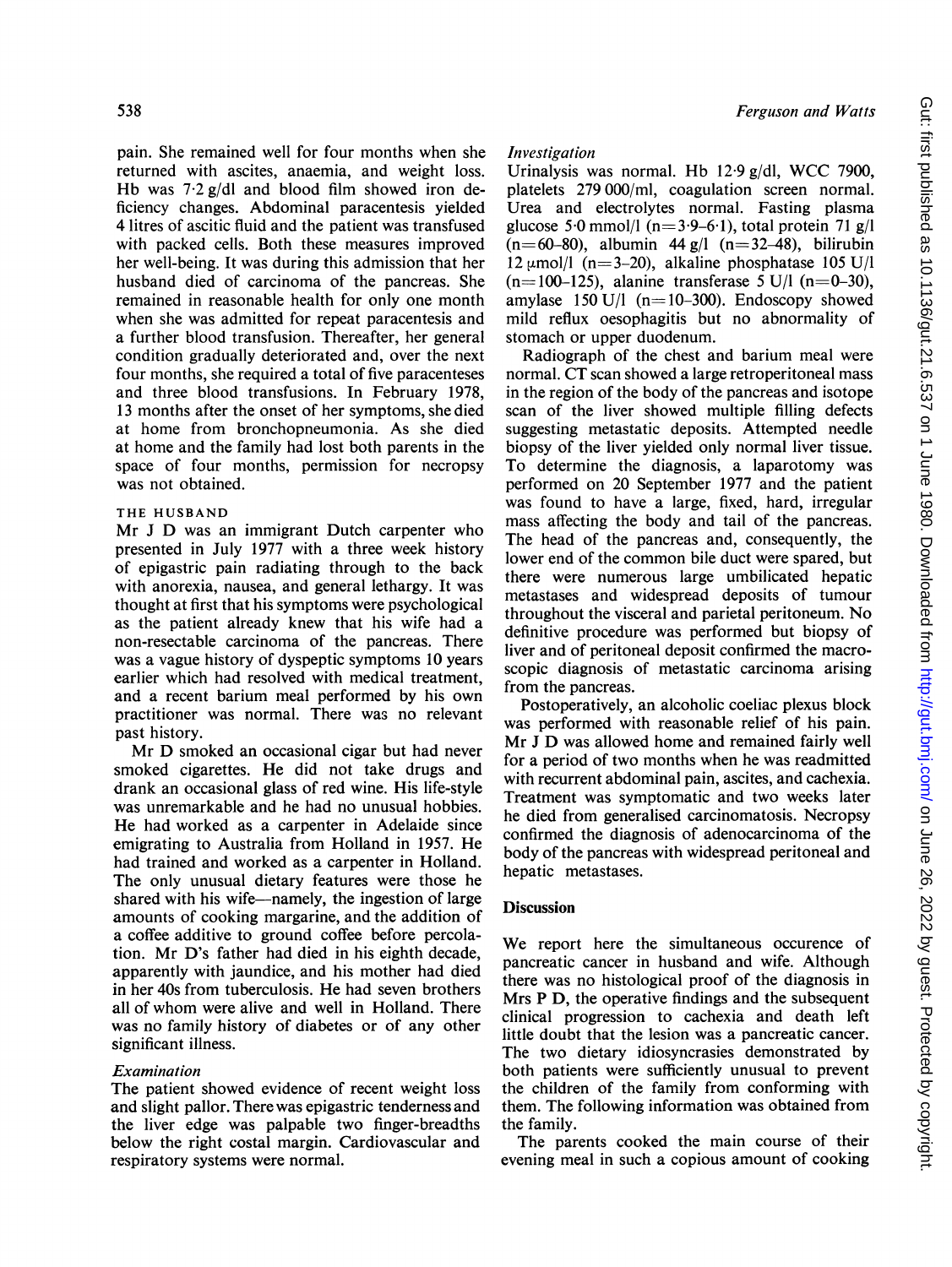margarine that, once the food had been removed from the pan, there was enough margarine left to be made into a thick sauce which was then poured over the meal on the plate. This habit was so excessive that the children, once they had reached their teens, refused to eat the margarine sauce.

'Coffee syrup' is a liquid concentrate of coffee which is added to ground coffee before percolation in order to give it a stronger flavour. This is quite a common practice in Europe but, again, the children of this family found the coffee which their parents percolated much too strong and they made their own separate pot of coffee.

The simultaneous occurrence of pancreatic cancer in husband and wife has not previously been reported, although McCarthy and Espiner' did report cancer of the common bile duct occurring simultaneously in a married couple. The aetiology of pancreatic cancer is unclear and, although association with diabetes<sup>23</sup>, chronic pancreatitis<sup>4</sup> and alcoholism<sup>5</sup> have been reported, there is no good evidence that any of these conditions predisposes to pancreatic cancer. The increasing incidence<sup>6</sup> and the geographical and racial variations<sup>7</sup> in the incidence of pancreatic cancer, point to causal agents in the environment.7 Pancreatic cancer has been induced in rats, guinea-pigs, and mice with a variety of chemicals such as methyl nitrosamine<sup>5</sup> and Li et al.<sup>8</sup> reported an increased incidence of pancreatic and other alimentary cancers in a study of 3500 workers from an American Chemical Society. The risk of pancreatic cancer is 2.5 times greater and the age of onset 10 years younger in smokers than in non-smokers.<sup>9 10</sup> Reimer et al.<sup>11</sup> suggest that pistachio nuts contaminated with mycotoxins were implicated in the causation of pancreatic cancer in a father and son, and McCarthy and Espiner' suggest that eating excessive amounts of carraway seed, contaminated with aflatoxin, might be a possible aetiological factor in cancer of the common bile duct occurring in husband and wife.

Coffee and the role of caffeine in carcinogenesis has been the topic of much debate in recent years. Simon *et al.*<sup>12</sup> reported a high incidence of urinary tract cancer in coffee drinkers but Armstrong et al.<sup>13</sup> failed to substantiate this finding. Challis and Bartlett<sup>14</sup> demonstrated that the conversion of nitrites to carcinogenic nitrosamines was catalysed by readily oxidisable compounds similar in structure to chlorogenic acid, which comprises about 13% by weight of most standard household coffees. Thus, nitrite salts derived from nitrite-preserved foodstuffs could be converted into carcinogenic nitrosamines in the stomach by the catalyic action of the chlorogenic acid in coffee. Indeed, Mori and Hirono<sup>15</sup> demonstrated an enhancement of the carcinogenicity of cycasin in rats by addition of chlorogenic acid and postulate a co-carcinogenic effect of chlorogenic acid. It is interesting that, in our patients, one of the dietary abnormalities displayed was the addition of concentrated coffee syrup to ground coffee before percolation.

## Conclusion

We report the simultaneous occurrence in husband and wife of pancreatic cancer. The only two dietary abnormalities detected were ingestion of excessive quantities of cooking margarine and the addition of coffee syrup to ground coffee before percolation. Margarine has been largely cleared from involvement in carcinogenesis since the removal of the colouring agent 'butter yellow' from the market. Coffee, on the other hand, has been implicated by both epidemiological and experimental studies, and, although none of the evidence is particularly convincing, it may be that the ingestion of excessive amounts of 'coffee syrup' contributed in some way to the development of the pancreatic cancers. However, the use of 'coffee syrup' is not a gross deviation from the norm and it may be quite incidental. It is interesting that both patients developed their cancers at approximately the same time and it is attractive to argue promotion of carcinogenesis by some recent environmental agent-for example, a virusin an organ in which potential carcinogenesis had already been induced by prolonged exposure to another agent.

#### References

- 1McCarthy CF, Espiner HJ. Carcinoma of bile ducts in husband and wife. Gut 1969; 10: 94-7.
- 2Ellinger F, Landsman H. Frequency and course of cancer in diabetics. N Y State J Med 1944; 44: 259-65.
- 3Green RC Jr, Bagenstoss AH, Sprague RG. Diabetes mellitus in association with primary carcinoma of the pancreas. Diabetes 1958; 7: 308-311.
- 4Johnson JR, Zintel HA. Pancreatic calcification and cancer of the pancreas. Surg Gynecol Obstet 1963; 117: 585-8.
- <sup>5</sup>Mainz D, Webster PD. Pancreatic carcinoma-a review of etiologic considerations. Digestive Diseases 1974; 19: 459-464.
- <sup>6</sup>Levin DL, Connelly RR. Cancer of the pancreasavailable epidemiological information and its implications. Cancer 1972; 31: 1231-36.
- 7Wynder EL, Reddy BS, McCoy GD, Weisburger JH, Williams GM. Diet and gastrointestinal cancer. Clin Gastroenterol 1976; 5: 463-82.